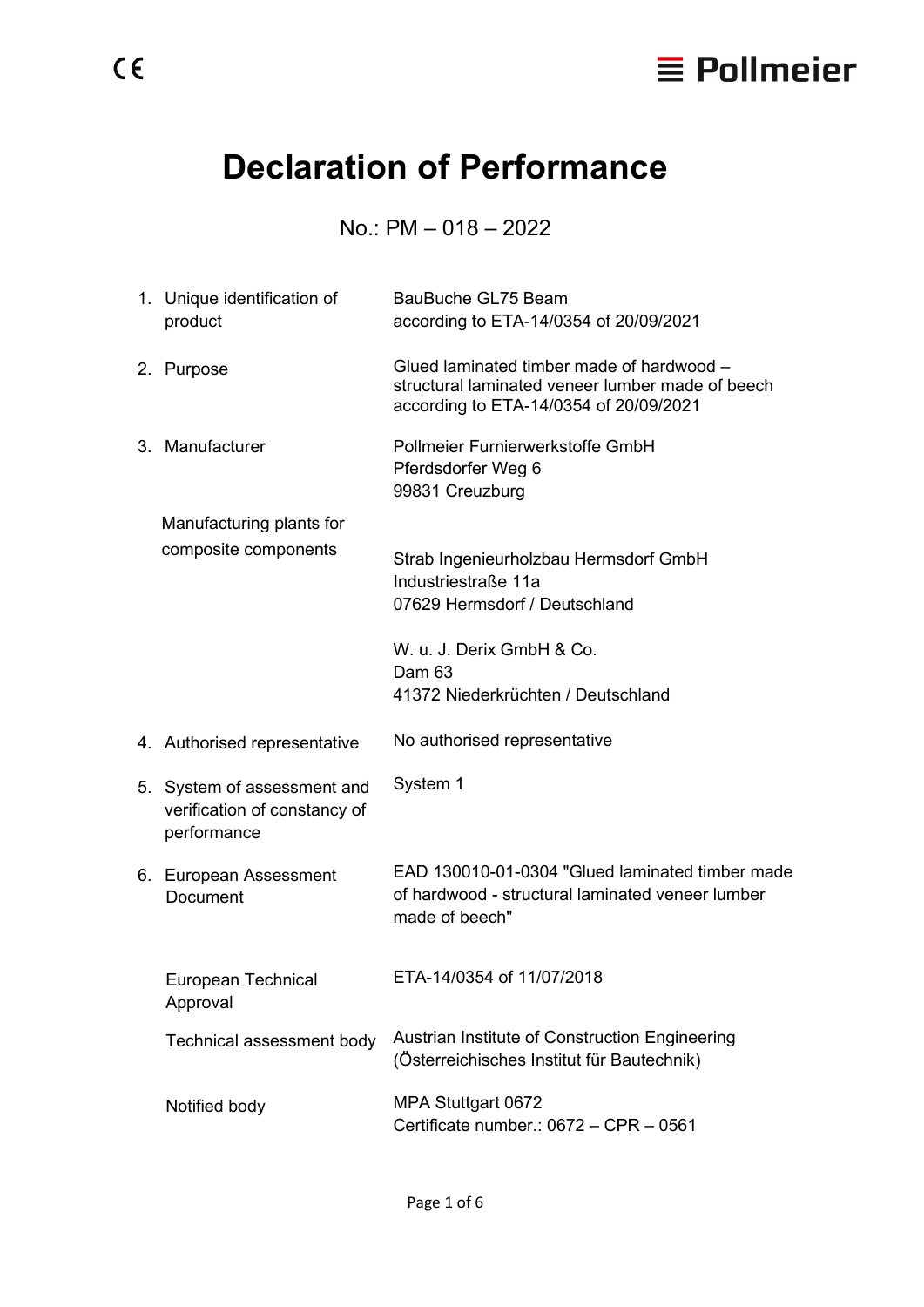

## **7. Declared performance:**

#### **7.1 Product description**

This Declaration of Performance applies to glued laminated timber of type "BauBuche GL75 Beam" consisting of plies of laminated veneer lumber made for structural applications. The plies conform to EN 14374.

BauBuche GL75 Beam consists of at least two plies that are glued together. The surfaces are planed or sanded.

This Declaration of Performance does not apply to openings in glued laminated timber made from laminated veneer lumber.

This Declaration of Performance does not apply to treatment with wood preservatives or flame retardants.

The wood species used is European beech (Fagus sylvatica L.).

*Table 1: Dimensions and specifications*

| <b>Feature</b>   | <b>Unit</b> | <b>Specification</b>              |
|------------------|-------------|-----------------------------------|
| Height           | mm          | 80 to 1360 (Beam)                 |
|                  |             | 300 to 600 (Composite components) |
| Width            | mm          | 50 to 320 (Beam)                  |
|                  |             | 300 to 600 (Composite components) |
| Length           | m           | $≤ 18.0$                          |
| Number of layers |             | $\geq$ 2                          |
| Camber           | -           | $≤$ I/100                         |

#### **7.2 Area of application**

BauBuche GL75 Beam is designed for use as load-bearing and non-load-bearing elements in buildings and other timber structures.

The product must only be exposed to static or quasi-static load.

BauBuche GL75 Beam may be used in environments classified in service classes 1 and 2 according to EN 1995-1-1.

BauBuche GL75 Beam elements must be dimensioned by a specialist engineer with experience in the use of products of this type.

For the design of buildings with the product, adequate wood protection and preservation must be taken into account.

Elements made from BauBuche GL75 Beam must be installed according to best practice.

The dimensioning of BauBuche GL75 Beam elements may be based on the specifications in EN 1995-1-1 and EN 1995-1-2, taking into account Annex 1 of the European Technical Assessment. The standards and regulations that apply at the place of use must be observed.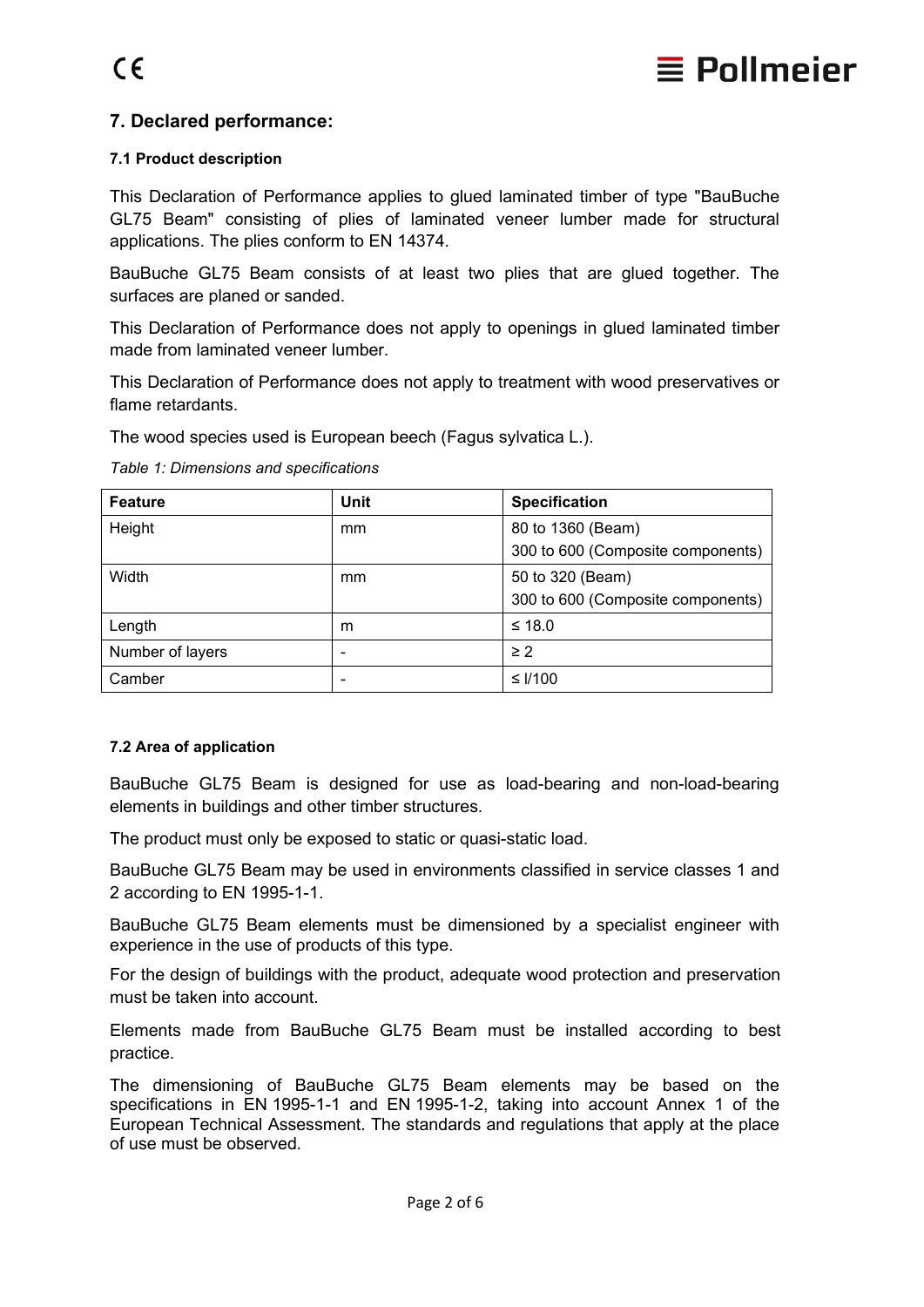

When using fasteners, the provisions of DIN EN 1995-1-1 in conjunction with DIN EN 1995-1-1/ NA and the European Technical Approvals of the respective fasteners must be observed.

The provisions of the European Technical Assessment apply. For the dimensioning of the fasteners, the characteristic density of BauBuche GL75 Beam is 730 kg/m<sup>3</sup>.

#### **7.3 Declared performances of BauBuche GL 75**

Table 2: Mechanical resistance and stability

| <b>Relevant property</b>                                  | <b>Method of</b><br>assessment | Class / service class /<br>numerical value                                           |  |
|-----------------------------------------------------------|--------------------------------|--------------------------------------------------------------------------------------|--|
| Bending strength $f_{m,k}$                                | <b>EN 408</b>                  | $k_{h,m}$ * 75 MPa <sup>1)</sup><br>at $k_{h,m} = \left(\frac{600}{h}\right)^{0.10}$ |  |
| Modulus of elasticity parallel to grain in plies          |                                |                                                                                      |  |
| $ E$ 0.mean                                               | <b>EN 408</b>                  | 16,800 MPa                                                                           |  |
| $- E_{0.05}$                                              | <b>EN 408</b>                  | 15,300 MPa                                                                           |  |
| Modulus of elasticity perpendicular to grain in plies     |                                |                                                                                      |  |
| $-\mathit{E}$ 90.mean                                     | EN 14374                       | 470 MPa                                                                              |  |
| $ E$ 90.05                                                | EN 14374                       | 400 MPa                                                                              |  |
| <b>Tensile strength</b>                                   |                                |                                                                                      |  |
| - parallel to grain in plies<br>$f_{t,0,k}$               | EAD 130010-<br>01-0304         | $k_{h,t}$ * 60 MPa <sup>2)</sup><br>at $k_{h,t} = \left(\frac{600}{h}\right)^{0.10}$ |  |
| - perpendicular to grain in plies<br>$f_{t.90\textit{k}}$ | <b>EN 384</b>                  | 0.6 MPa                                                                              |  |

<sup>1)</sup> h is the height of the BauBuche GL75 Beam in mm

 $2)$  h is the length of the longer side of the BauBuche GL75 Beam perpendicular to the longitudinal axis in mm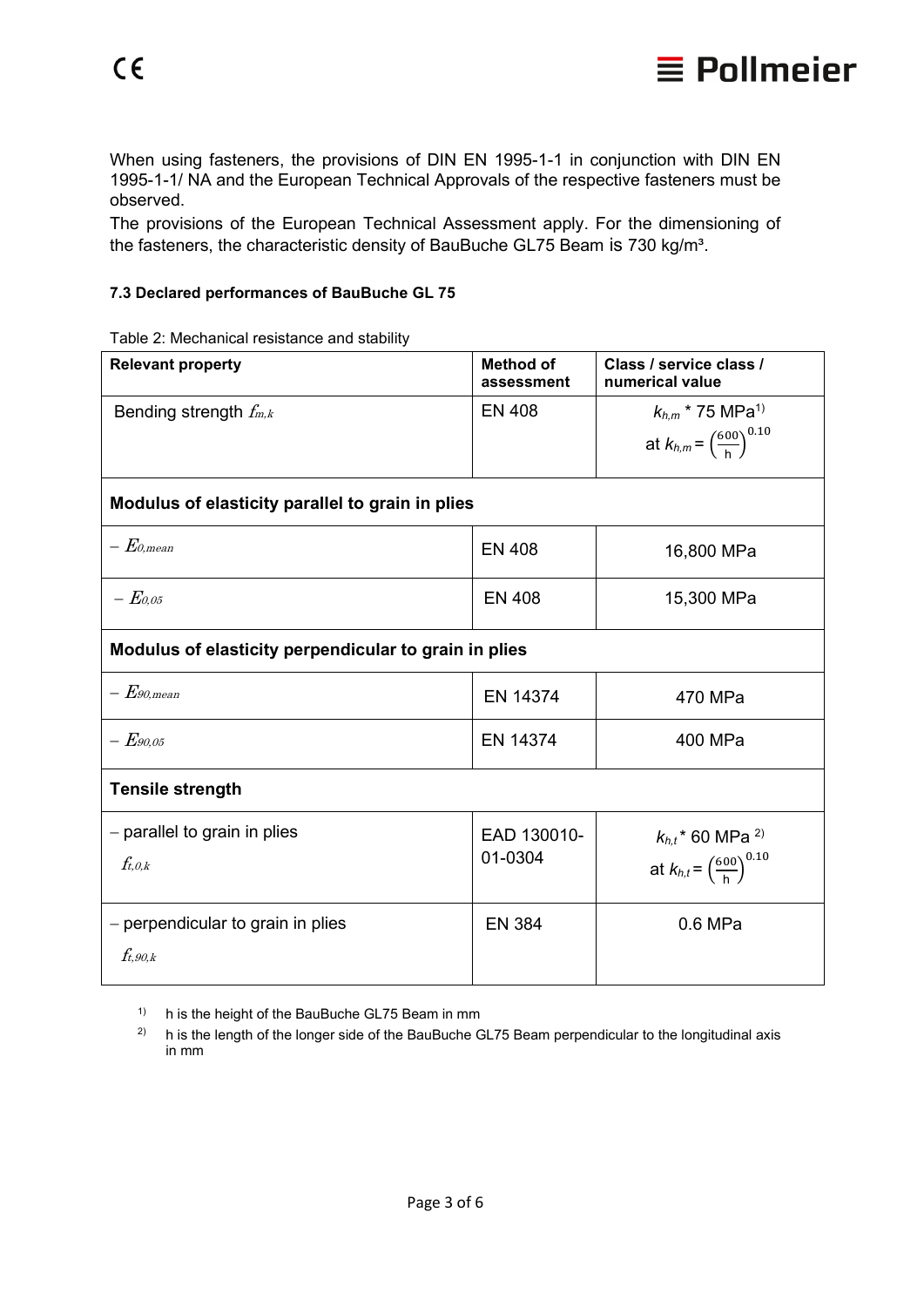

| <b>Relevant property</b>                          | Method of<br>assessment                     | Class / service class /<br>numerical value |                                                    |
|---------------------------------------------------|---------------------------------------------|--------------------------------------------|----------------------------------------------------|
| <b>Compressive strength</b>                       |                                             | Service class 1                            | Service class 2                                    |
| - parallel to grain in plies $f_{c,\theta,k}$     | EN 408 and<br>EAD 130010-01-<br>0304        | 59.4 MPa <sup>3)</sup>                     | 49.5 MPa <sup>3)</sup>                             |
| - perpendicular to grain in plies<br>$f_{c,90,k}$ | <b>EN 384 and</b><br>EAD 130010-01-<br>0304 | 14.8 MPa                                   | 12.3 MPa                                           |
|                                                   |                                             |                                            | $k_{h,v}$ * 4.5 MPa <sup>4)</sup>                  |
| Shear strength $f_{v,k}$                          | <b>EN 408</b>                               |                                            | with $k_{h,v} = \left(\frac{600}{h}\right)^{0.13}$ |
| <b>Shear modulus</b>                              |                                             |                                            |                                                    |
| G <sub>mean</sub>                                 | EN 14374                                    |                                            | 850 MPa                                            |

| $ G$ os        | EN 14374 | 760 MPa                      |
|----------------|----------|------------------------------|
| <b>Density</b> |          |                              |
| $-\rho$ mean   |          | $\geq$ 800 kg/m <sup>3</sup> |
| $-\rho_{k}$    |          | $\geq$ 730 kg/m <sup>3</sup> |

<sup>3)</sup> For n > 3, the characteristic compressive strength may be multiplied by factor  $k_{c,0}$ = min � 0.0009 ∗ ℎ + 0.892 1.18 � where *<sup>h</sup>* is the height of the BauBuche GL75 Beam cross-section in mm and *<sup>n</sup>* is the number of plies

4) h is the height of the BauBuche GL75 Beam in mm

#### **7.4 Fire safety**

| <b>Relevant property</b> | <b>Method of assessment</b>               | Class / service class /<br>numerical value                               |
|--------------------------|-------------------------------------------|--------------------------------------------------------------------------|
| Fire behaviour           | <b>Commission Decision</b><br>2005/610/EC | Euro class D-s2, d0                                                      |
| Fire resistance          | EN 1995-1-2                               | <b>Burning rate</b><br>$\beta_0$ = 0.65 mm/min<br>$\beta_n = 0.7$ mm/min |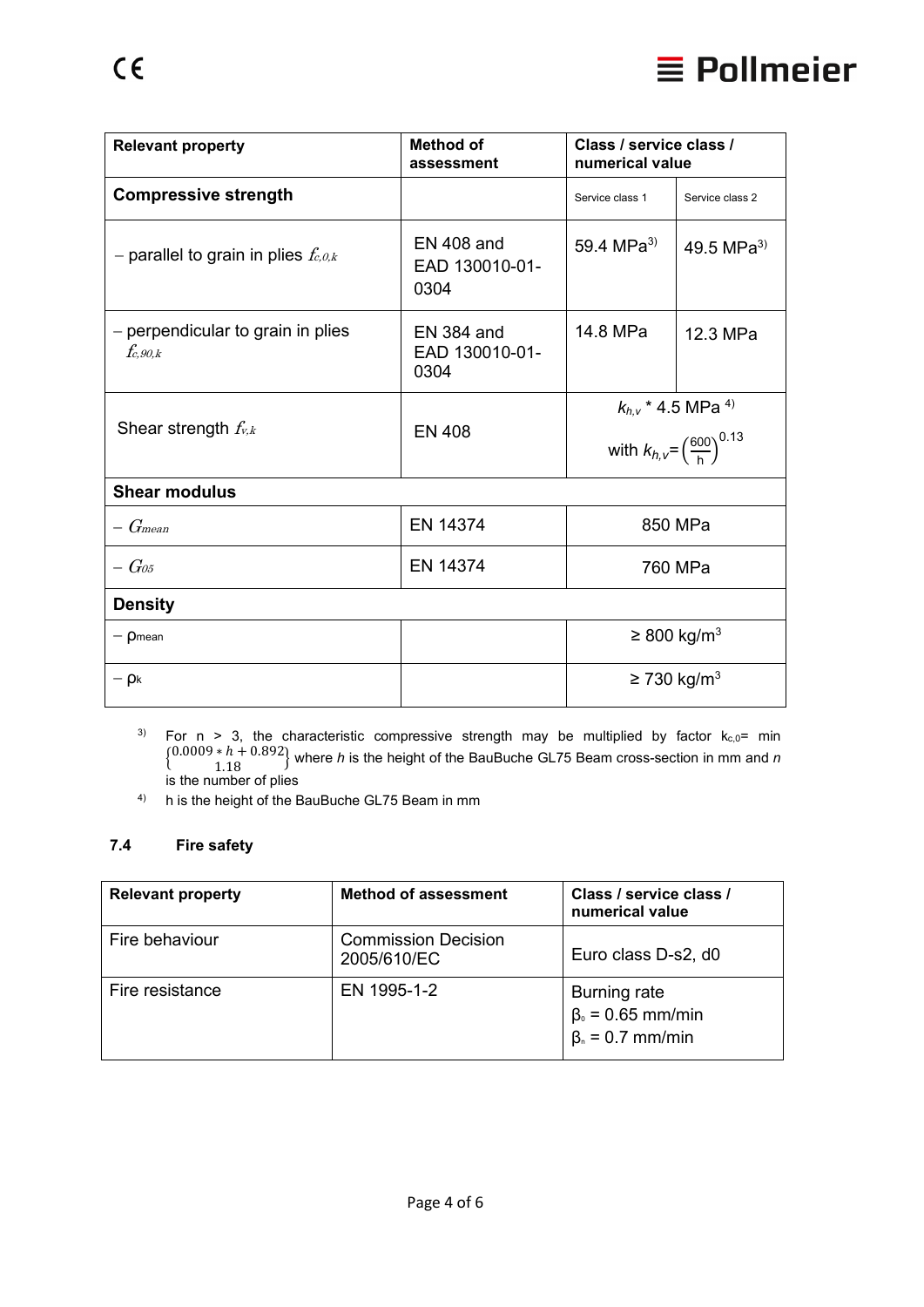

### **7.5 Moisture protection, sound insulation, thermal insulation**

| <b>Relevant property</b>                            | <b>Method of assessment</b>                                                                              | Class / service class /<br>numerical value |
|-----------------------------------------------------|----------------------------------------------------------------------------------------------------------|--------------------------------------------|
| Creep characteristics and<br>duration of load       | $k_{\text{mod}}$ and $k_{\text{def}}$ according to EN 1995-1-1 for glued laminated<br>timber             |                                            |
| Dimensional stability                               | During use, the moisture content must not change to such<br>a degree that undesirable deformation occurs |                                            |
| Moisture content                                    | EAD 130010-01-0304                                                                                       | 5 to 10 %                                  |
| Bonding quality                                     | EN 14374                                                                                                 | pass                                       |
| Bonding quality of<br>composite components          | EAD 130010-01-0304                                                                                       | pass                                       |
| Service classes                                     | EN 1995-1-1                                                                                              | 1 and $2$                                  |
| Sound insulation<br>not assessed                    |                                                                                                          |                                            |
| Thermal conductivity $\lambda$                      | <b>EN ISO 10456</b>                                                                                      | 0.17 W/(m·K)                               |
| Thermal inertia, specific<br>thermal capacity $c_p$ | <b>EN ISO 10456</b>                                                                                      | 1,600 $J/(kg·K)$                           |

## **7.6 Formaldehyde class**

| <b>Relevant property</b> | <b>Method of assessment</b> | Class / service class /<br>numerical value |
|--------------------------|-----------------------------|--------------------------------------------|
| Formaldehyde             | EN 717-1                    | E1                                         |